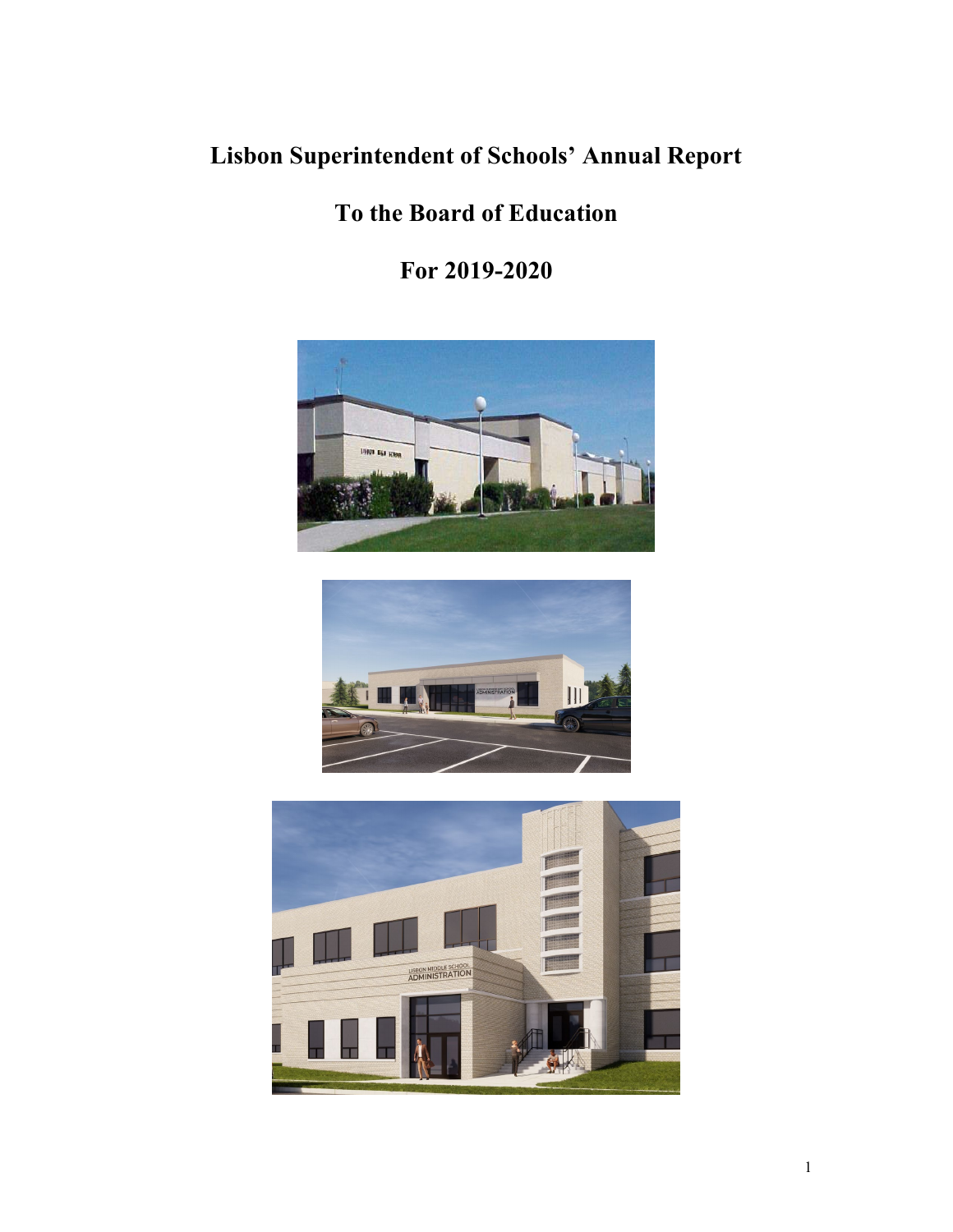|                              | Dr. Steven L. Johnson                                                         |              |
|------------------------------|-------------------------------------------------------------------------------|--------------|
|                              | Superintendent                                                                |              |
|                              | July 14, 2020                                                                 |              |
|                              | School Board                                                                  |              |
| 2019-2020                    |                                                                               |              |
| Mark Oual, President         | 7354 134 <sup>th</sup> Ave SE Lisbon 683-2115(Appointed 02-08-11) 06-21 Rural |              |
| Liz Anderson, Vice President | 6937 140 <sup>th</sup> Ave Milnor 427-5883 (Elected 06-14-11)                 | 06-20 Rural  |
| Chad Johnson, Director       | 611 Lincoln St Lisbon 683-4647 (Elected 06-07-17)                             | $06-20$ City |
| Matt Webb, Director          | 1301 Webster St Lisbon 683-5274 (Elected 06-04-13)                            | $06-19$ City |
| Brenna Welton, Director      | 12547 HWY 27 W Lisbon 683-4319 (Appointed 9-9-15)                             | 06-19 Rural  |
| Lori Lyons, Business Manager | 13543 69th St SE Lisbon 683-5362 (hired 04-04-88)                             |              |
|                              |                                                                               |              |

As we complete the 2019-2020 fiscal school year, it is time to highlight our accomplishments, needs, concerns, and future of the Lisbon Public Schools. Because of COVID-19 pandemic, I believe the 2019-2020 school year will go down as one of our most unusual years in the 135-year history of the Lisbon Public Schools. As I start my 28th year as Superintendent of Schools, I feel fortunate to having worked with such effective staff members, principals, supervisors, faculty, board members and students. This past year could not have been possible without their support and abilities. I realize that great students and great staff members make for great schools! This can only be accomplished through a collaborative effort that includes our school board, administrators, teachers, parents, students and community.

I believe my administrative style has allowed the school board to make objective, informed decisions when dealing with school policies, while at the same time; the integrity of the chain of command has remained intact. Please recognize that not all issues within a school are yielding. Never lose sight of our mission as a school, **"All students will learn, experience success and be good citizens."** We need to work with the people that we have been given and find solutions to problems by working together to resolve our issues. The 4 C's of education for the twenty-first Century are Communication, Critical Thinking, Creativity and Collaboration. As we move our staff toward the "project based learning" method of instruction over the next few years with our middle school SmartLab®, more personalized learning, STEM and other professional development opportunities, I believe we will better prepare our students to the transition to the world of work and advanced training. This spring (March 15, 2020), we moved to complete distance-learning grades pk-12 as required by Governor's order. With the help of our staff, community and students, we completed the school year through distance-learning. Our staff, students and community allowed us to be as successful in meeting our mission as possible.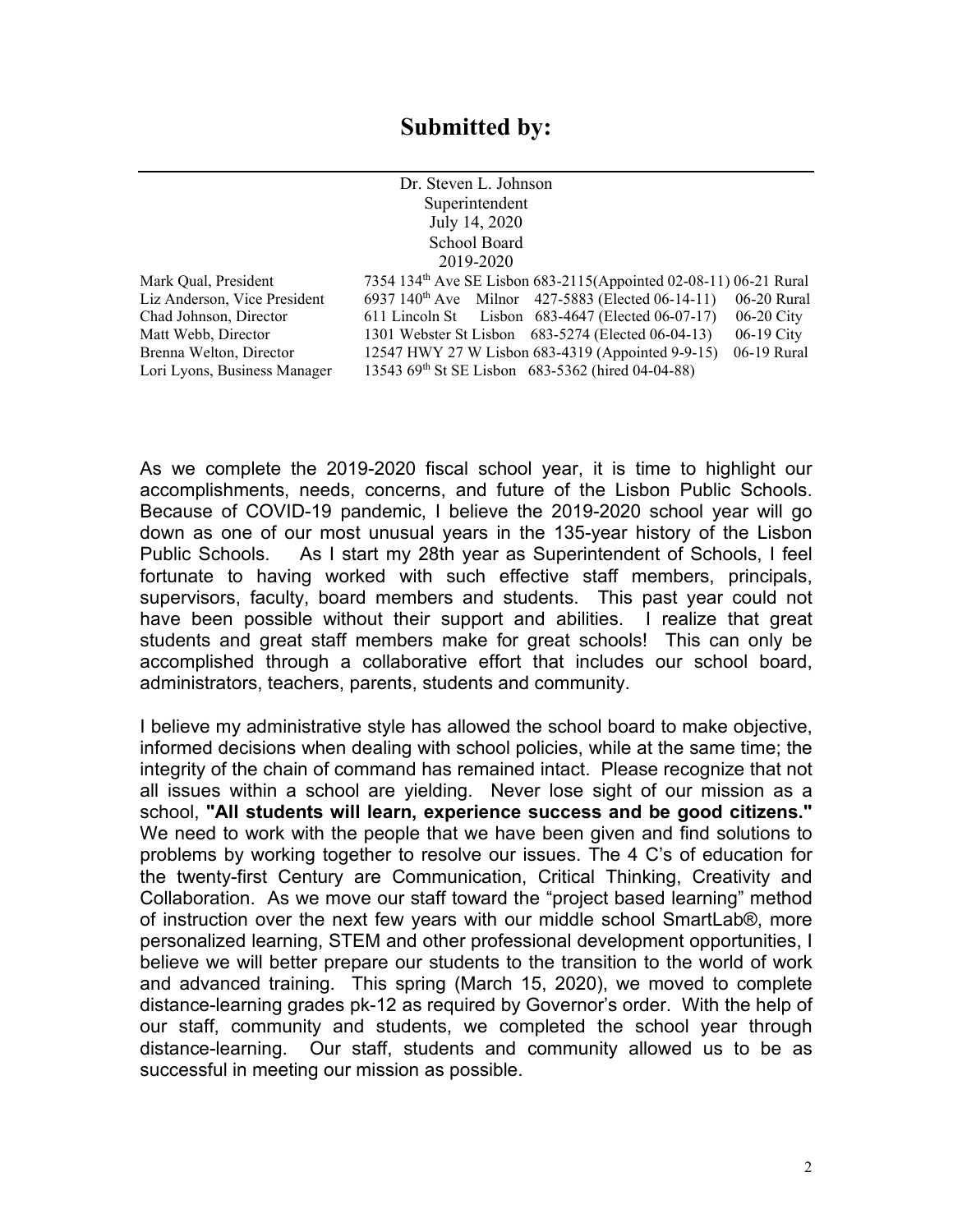**The following are areas that I feel should be highlighted over the course of the 2019-2020 school year:** 

- **1.) Our New Strategic Plan for the Lisbon Public School #19 2020-2025** (reviewed by the school board on June 9, 2020) Mission Statement: "All students will learn, experience success and be good citizens." NDCC 15.1- 07-26 requires that all public schools develop strategic plans that address the following four areas: 1. Academic and Extracurricular Programs, 2. Instructional and Administrative Staffing, 3. Facility Needs and Utilization, and 4. District Tax Levies. Our Three-and Five-Year plan is posted on our website at [www.lisbonpublicschools.com](http://www.lisbonpublicschools.com/)
- **2.) Academic and Extracurricular Programs –** fall k-12 enrollment trends are shifting to stable instead of declining enrollments found over the past two years. Student enrollment must be monitored closely. I would suggest that we look at the "Smart Decline" research in providing the best opportunities we can for our students without overextending our resources. Focus on what we do best. Our students will need effective staff members with flexibility to provide course offerings to meet the demands of the 21<sup>st</sup> Century skills. Student interventions and remediation for students who need remedial coursework has remained at about the same at 5% of our students. Student assessment data indicates that although our students are higher than the state average in some areas, we are lower in others. Our ACT results are slipping below the national average. We are still ahead of the state Workkeys tests have a higher rate of seniors who qualify for the ND Merit Scholarship. Student services and success indicators like extracurricular activities, counseling programs, gifted and talented programs, early childhood education, library, and special education have a number of indicators for student success. Our student participation in junior high activities is good but we see trends of students dropping out of activities has they get into high school. Questions remain on curriculum to meet the 4 C's of the 21<sup>st</sup> Century – Collaboration, Communication, Critical Thinking and Creativity. We have professional development to increase the project-based learning, innovative learning, SmartLab ®, student centered learning, social/emotional learning, choice ready, MTSS interventions, and meeting the technology needs of our students and staff. We must continually ask four critical questions about learning – 1. What is it we expect our students to learn? 2. How will we know when our students have learned it? 3. How will the staff respond when student have not learned? 4. How will the staff respond when our students already know it? We developed a rural partnership with VCSU, which offer more dual credit courses for our students at a lower cost while providing more advanced credit offering to our faculty to update their credentials.
- **3.) Instructional and Administrative Staffing –** Instructional and administrative staffing continues to be a concern. In order to fill positions, we must compete with the larger urban district for qualified staff members or with local private businesses. To take Lisbon School District to the next level, we must find ways to attract, retain, and educate staff members to Lisbon. We need staff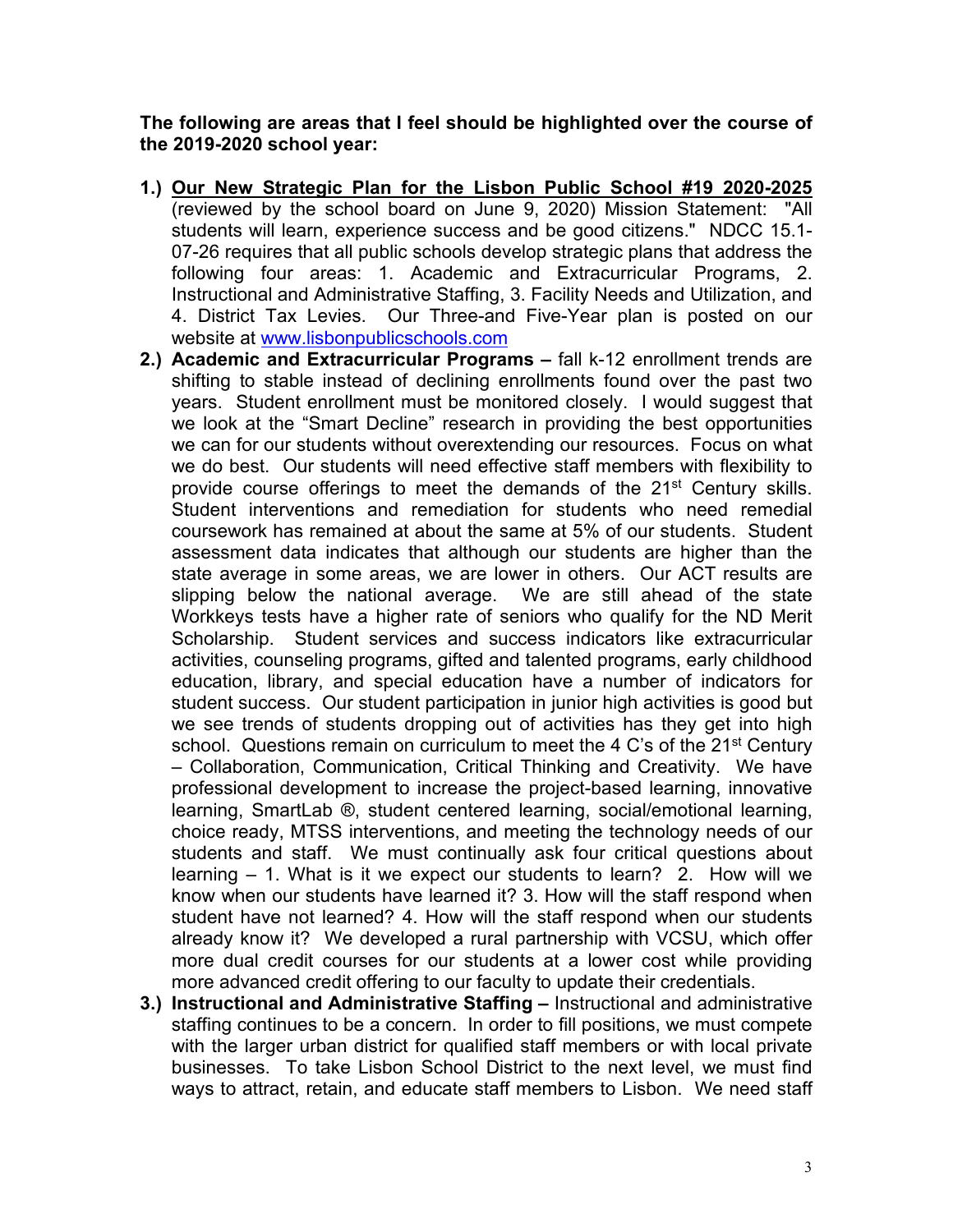members, who have a shared mission, vision and values who will work in collaborative teams that will create continuous improvement for our schools and their classrooms. The quality of our education system cannot exceed the quality of our teachers. It may be best to look at those effective staff who work for us to move them into curricular areas that had better meet our needs through a grow your own program. We continue to look for teachers who are classroom ready, school ready and community ready. My hope is that with proper supports our new staff members will blossom and grow. We have also been working with VCSU on moving some of our current staff into classes to keep them approved to teach dual credit courses. Dual credit courses give our students, parents a value added high school experience, and lowers their expenses when they do attend college. Mr. Adair also worked with VCSU and added Intro to Teaching for our juniors/seniors as a dual credit course. We hope that we can get more high school students in becoming teachers. Like a successful farmer, we need a succession plan for our administration and school board. Educational leadership both administratively and on the school board is an important key of keeping our community strong. We need to keep our wage and benefit packages competitive with similar positions in other larger schools and the private sector. The essential question we need to discuss as a community is – "how do we work together to strengthen the recruitment, preparation, placement and retention of our outstanding rural teacher-leaders?"

- **4.) Facilities needs and Utilization -** The Lisbon School will maintain the structures and the campus we have and budget enough money to keep it in good shape has been the goal of the school board since 2003. We will look for effective ways to complete current facility needs and maintenance of our facilities. Last year, the school district committed to a \$4.2 million capital project for the remodeling and additions for the elementary and middle schools. The project bid opening was on March 12. This multi-prime bidding project of general, mechanical and electrical came in about \$450,000 below projections. This cushion should give us plenty of home to meet the issues that may happen throughout the project and could help finance future projects on our priority list. We sold \$3 million of limited building bonds on May 12, 2020. We were very happy with the sale as we received a premium on the bonds at the very low interest rate of 1.95%. For the elementary, this project would create one main secure entry, additional classroom space, storage space, library space, administrative offices, and additional handicap entry on the northeast. For the middle school, this project would create one main secure entry (ADA Compliant), administrative offices, and small group meeting area, remodel existing office area, and update code requirements. The project schedule is proceeding on time with completion date for all but some minor outside issues to be August 17, 2020.
- **5.) District Tax Levies –** Since I arrived in 1993 our average three high enrollments and our average three low enrollments for k-12 is about 150 fewer students. That is sizable! We need to be "Smart" with our enrollment to ensure our fund balances have enough money to meet our educational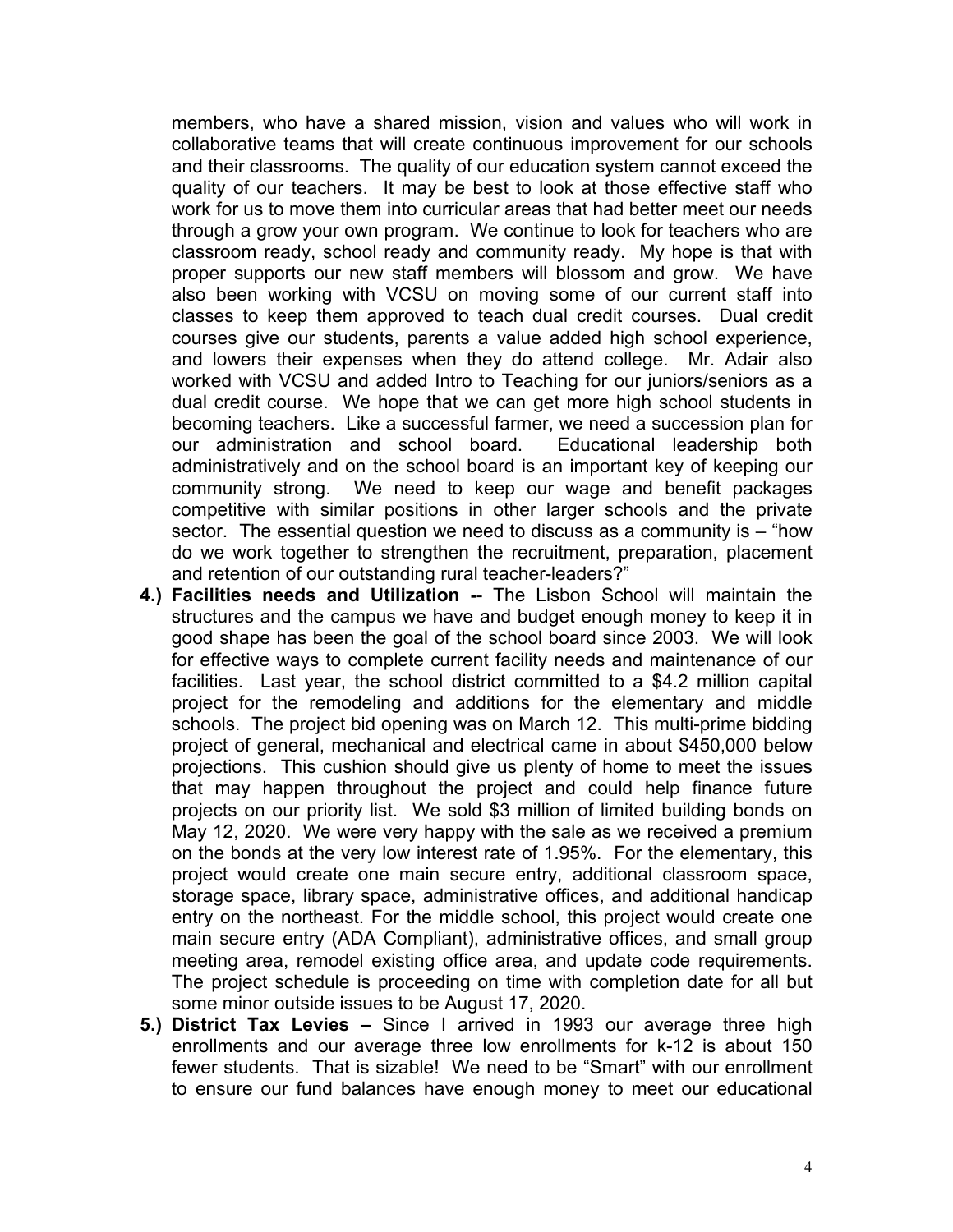goals for our students. In comparison to the state school districts, Lisbon School District is 49<sup>th</sup> out of 135 high school districts for total mill levy at 95.49. Most school districts do not have a building fund so if you take those 20 mills out we drop to 96<sup>th</sup> out of the 135 school districts. Our per pupil expenditures continues to increase at about the same rate as inflation. In the rank order of high school districts' our average cost per pupil is low. We only have five districts with a lower average cost per pupil. Our foundation payment per student will increase by another 2% next year. This year's 2% increase was the first increase we have seen in foundation payment per student for four years. Our taxable valuation has seen some growth especially in our agricultural production land, which is a majority of overall taxable valuation. The Lisbon Public Schools is currently in great financial conditions as long as we continue to live within our means we should be in good shape for the future.

The State of North Dakota will be facing many issues in k-12 education in the coming years such as declining enrollments in 45% of our rural districts; booming enrollments in the urban centers; wages to attract and retain teachers and other school employees; school buildings and housing in areas that are seeing the enrollment increases; reduction in federal funding of mandated programs like Title I; ESSA; Special Education; ever increasing cost of funding North Dakota's retirement systems TFFR and PERS, and healthcare. I worked hard working with the  $66<sup>th</sup>$  Legislative Assembly and I look forward to the  $67<sup>th</sup>$  Legislative Assembly, which will begin in January of 2021.

The 2019-2020 Budget year has put our district on track to meet our fiscal goals. The school district is currently as fiscally sound as it as been in recent years. As planned, our fund balances for working capital have increased within our goal of our strategic plan. The combination of our special reserve, general fund and building fund balances gives us a more workable reserve for our district. I will make recommendations for our 2020-2021 school budget during our next three meetings.

North Dakota demographics are changing drastically with increased population of the elderly and student enrollment shifts from the rural areas of our state to the larger urban centers. How will these changes affect the Lisbon Public School System? What are the characteristics of a community and school that survive these population shifts?

What am I the most proud of for the 2019-2020 school year? As of today, we have filling all teaching positions for the 2020-2021 school term. The building project including the remodel and additions to the elementary and the middle schools and the financing of the project. The Lisbon High School Football Team made it to the semi-finals of the Class A Eleven-Man tournament finishing the year with only one loss. Their success came after a number of losing seasons. The Lisbon High School Wrestling Team finished their season as State Individual